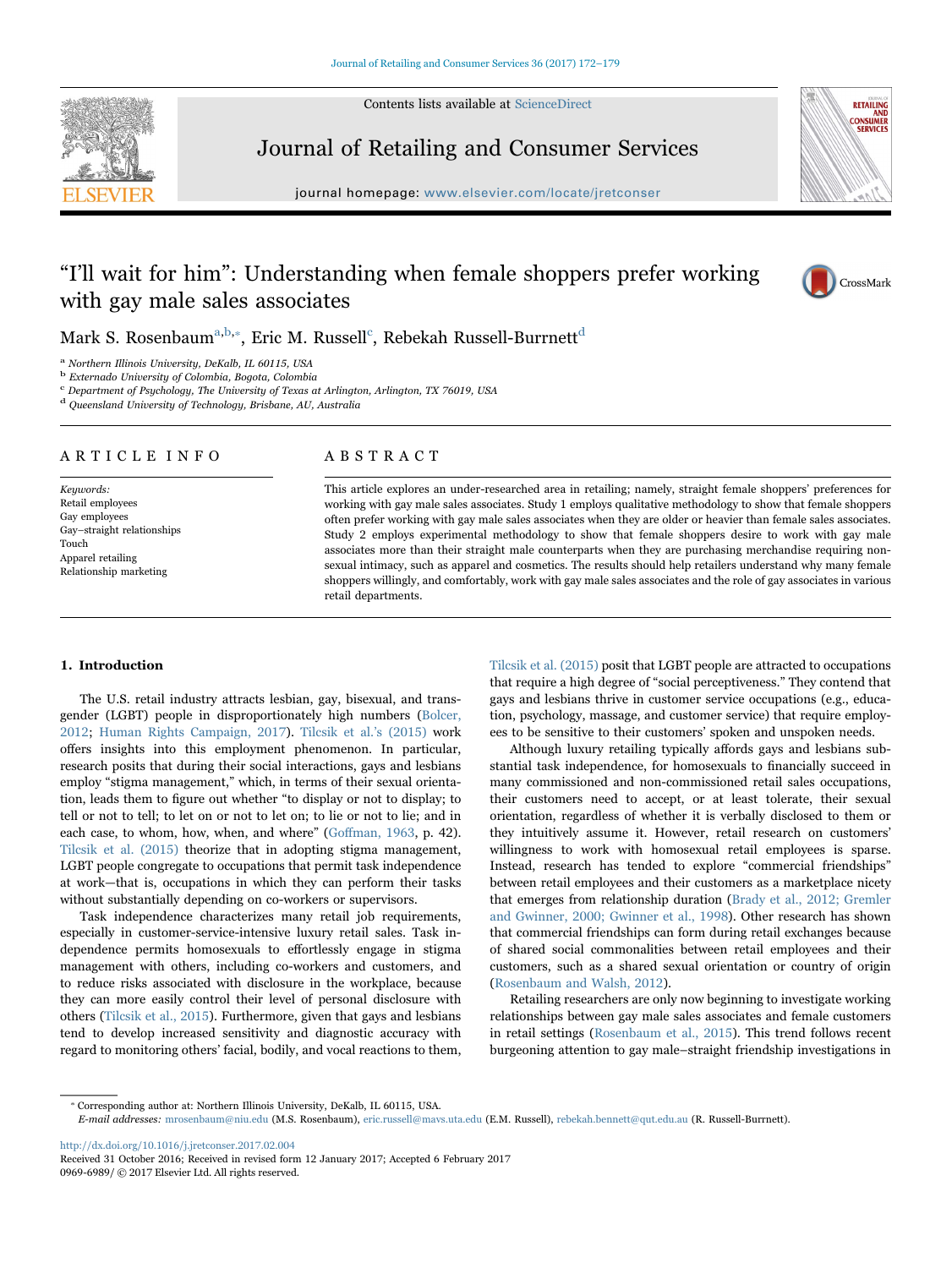the social sciences [\(Russell, 2016; Russell et al., 2016, 2013](#page-7-7)). Perhaps these academic investigations are also spurred by gay male–straight female relationships, which are endemic in contemporary American popular culture, including television [\(Avila-Saavedra, 2008\)](#page-7-8) and movies (Benshoff [and Gri](#page-7-9)ffin, 2009).

In the retailing domain, [Rosenbaum et al. \(2015\)](#page-7-6) recently put forth an "interactive family" conceptual framework that details the supportive resources that gay men and straight women often exchange in retail settings and which serve as the foundation for their working relationships in retail settings. Rosenbaum et al. draw from extant female–female competition literature to suggest that, because of stigma concerns, women prefer working with gay male associates when they are older or heavier than available female associates. Another premise of Rosenbaum et al.'s model is that, absent male–female sexual interest, female customers provide gay male associates a mandate of privacy—that is, permission to view or touch their bodies in a nonsexual but intimate manner during the sales process. However, though interesting, postulations of both inter-female competition and the mandate of privacy remain unsupported by empirical evidence.

The goal of this article is to expand the retailing discipline's theoretical understanding of gay sales associates–(straight) female working relationships in retail settings in two ways. First, we explore female preferences for gay male to heterosexual female sales associates by uncovering how female customers respond when working with young and thin female associates in various departments within a large retail operation. We provide quantitative and descriptive evidence that shows that women often prefer purchasing apparel from gay men when they are either older or heavier than the available female sales associate. Second, we empirically demonstrate that women prefer gay to heterosexual male associates when touch is required in the selling of a product, such as cosmetics and apparel.

The theoretical and managerial implications of this research are threefold. First, we buttress [Rosenbaum et al.](#page-7-6)'s (2015) conceptual work with empirical evidence. Second, we link retailing research with occupational research [\(Tilcsik et al., 2015](#page-7-2)) to shed further light on why gay men congregate to customer service occupations. Third, we expand the retailing discipline's understanding of why straight female customers may desire to work with gay male sales associates in retail settings. The findings may help retail managers better maximize their organizations' sales potential by understanding the unique role that gay sales associates may assume with female shoppers on a retail salesfloor ([Peretz, 1995](#page-7-10)).

The structure of the article is as follows: first, we focus on cues that may influence female customers' self-esteem, including age and weight, in terms of their preference for gay or heterosexual female retail associates. We find evidence that in many retail situations, women prefer working with gay to female sales associates when they feel inferior to the latter in terms of beauty and aesthetic appearance. Second, we explore differences between gay and heterosexual male retail associates by focusing on tactile sensory cues. We discuss the importance of touch in the selling of retail products and then explore the unique characteristics between gay men and straight female customers that facilitate touch in retail settings. We also put forth three hypotheses and engage in an experimental condition to test them. We conclude with a discussion of theoretical and managerial implications and research limitations.

# 2. Female preference for gay to heterosexual female retail sales associates

Popular culture employs the term "fag hag" to denote overweight or "unattractive" women who somehow fail to perpetuate the heterosexual ideal and who actively seek friendships with gay men, who also are rejected from the heterosexual mainstream [\(Moon, 1995](#page-7-11)). Despite the

degrading nomenclature regarding fag hag, throughout the 20th century, retailing researchers generally overlooked the possibility of social commonalities between overweight or so-called unattractive women and gay male sales associates in retailing environments.

However, [Peretz \(1995\)](#page-7-10) finds that female customers of a high-end Parisian boutique typically sought out the boutique's gay male associate when they were older or heavier than the store's female employees. The boutique's female customers seemed to prefer working with the gay male sales associate when there was a potential for their self-esteem to be stigmatized. Peretz notes that the male sales associate was "an overtly gay man" (p. 29), who wore feminine scarves with his traditional suit, thus limiting the possibility of female customers erring in their judgment of his sexual orientation. Furthermore, research reveals that women's mood, body dissatisfaction, weight anxiety, and appearance all suffer when they see images (i.e., advertisements) of thin models, regardless of whether the image is a body part or a full body [\(Tiggemann and McGill, 2004; Tiggemann et al., 2009](#page-7-12)). Given that older women are often heavier than younger women, female customers may simply be uncomfortable working with younger, thinner retail sales associates in retail situations that require nonsexual but intimate contact, such as dressing in a fitting room, being measured for alterations, or being touched by the sales associate to adjust selected items.

Because customer comfort has a significant impact on satisfaction, trust, and organizational commitment ([Spake et al., 2003\)](#page-7-13), gay sales associates can provide older women or those unsatisfied with their figures a more comfortable shopping experience than can younger and thinner female sales associates when non-sexual but intimate contact is required during the retail transaction (see [Peretz \(1995\)\)](#page-7-10). Furthermore, given that older or heavier women may be sensitized to their appearance during the purchase of apparel items in retail settings, they may perceive the trustworthiness of gay sales associates more than that of their female counterparts. To date, retail research has not explored these assumptions beyond [Peretz's \(1995\)](#page-7-10) participant observation study in a Parisian boutique.

According to social psychological research, heterosexual women perceive gay men as trustworthy sources of information about dating and their romantic relationships, because gay men do not have the ulterior motive of wooing for intercourse, which women suspect from heterosexual men, or competing for the same romantic partner, which they suspect from heterosexual women [\(Russell, 2016; Russell et al.,](#page-7-7) [2013\)](#page-7-7). Whereas the traditional fag hag was characterized by an obese or unattractive female seeking solace among gay men, contemporary research reveals that attractive women often befriend gay men because of beliefs that these men will value them beyond sex and provide them with valuable advice from a male perspective ([Russell et al., 2016\)](#page-7-14). Thus, in retail settings, some female customers may seek out gay men "because no rivalry occurs with customers over status differences or appearance. The salesman's … looks are not likely to be seen as a challenge by women customers, most of whom are 20 or 30 years older and feel uneasy about admitting that they must try on an item to see whether it fits" ([Peretz, 1995,](#page-7-10) p. 30).

We now turn attention to a gap in the retailing literature by addressing the following research question: Do women prefer dealing with gay male sales associates when they are older or heavier than female sales associates for purchases that require a certain level of nonsexual intimacy, such as apparel or cosmetics?

# 3. Study 1

#### 3.1. Method

One of the authors conducted 25 structured interviews with female consumers who ranged in age from 20 to 71 years. All the female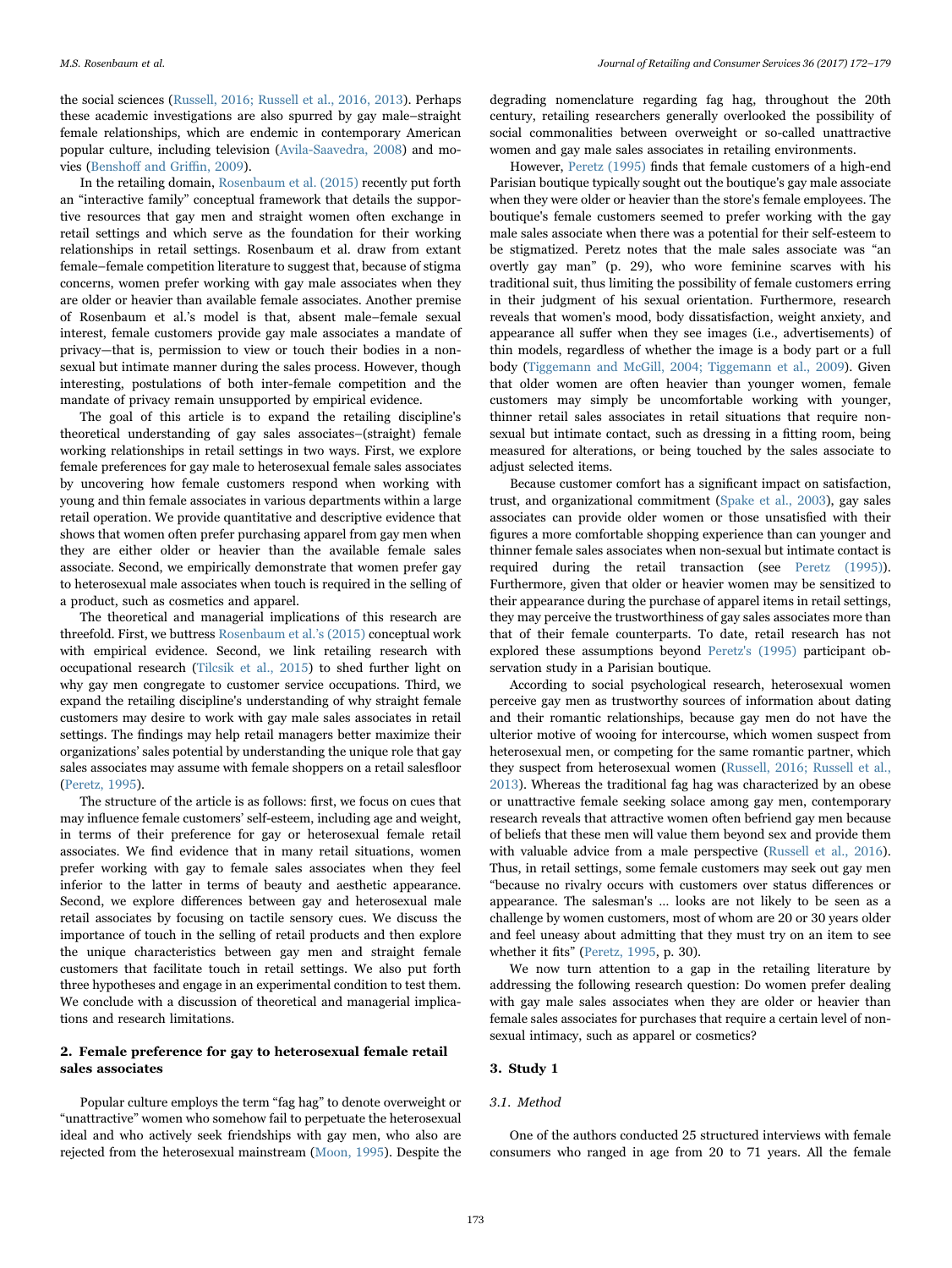#### <span id="page-2-0"></span>Table 1

Female preferences for gay or female retail sales associates<sup>a</sup>.

|     |           | Initial sales associate preference |         |         |         | Preference for younger and thinner female associates |             |             |             |             | Change         |
|-----|-----------|------------------------------------|---------|---------|---------|------------------------------------------------------|-------------|-------------|-------------|-------------|----------------|
| Age | Cosmetics | Accessories                        | Apparel | Shoes   | Home    | Cosmetics                                            | Accessories | Apparel     | Shoes       | Home        | Yes/No         |
| 60  | F         | $\rm F$                            | F       | M/F     | M/F     | $\mathbf F$                                          | F           | F           | M/F         | M/F         | No             |
| 23  | F         | M/F                                | M       | M/F     | M/F     | F                                                    | M/F         | M           | M/F         | M/F         | No             |
| 44  | F         | F                                  | M       | M       | M       | $\rm F$                                              | F           | M           | М           | M           | No             |
| 43  | $\rm F$   | F                                  | $\rm F$ | M       | M/F     | $\mathbf{F}$                                         | F           | F           | M           | M/F         | No             |
| 30  | M         | M/F                                | M/F     | M/F     | M/F     | M                                                    | M/F         | M           | M/F         | M/F         | Yes            |
| 23  | F         | F                                  | F       | F       | F       | $\rm F$                                              | F           | M           | F           | M           | Yes            |
| 27  | M/F       | M/F                                | M/F     | M/F     | M/F     | M/F                                                  | M/F         | M           | M/F         | M/F         | Yes            |
| 23  | F         | F                                  | F       | M       | M       | F                                                    | F           | F           | M           | M           | No             |
| 71  | F         | М                                  | F       | M       | M       | F                                                    | М           | F           | M           | M           | N <sub>0</sub> |
| 43  | M         | F                                  | M       | M       | M       | M                                                    | M           | M           | М           | $\mathbf M$ | Yes            |
| 20  | $\rm F$   | M/F                                | M/F     | M/F     | M/F     | $\rm F$                                              | M/F         | F           | F           | M/F         | Yes            |
| 23  | $\rm F$   | M                                  | M       | F       | M       | F                                                    | М           | M           | M           | M           | Yes            |
| 20  | F         | F                                  | M       | M/F     | M/F     | F                                                    | $\rm F$     | M           | M/F         | M/F         | N <sub>0</sub> |
| 21  | F         | F                                  | M       | F       | M       | F                                                    | F           | $\mathbf M$ | F           | $\mathbf M$ | No             |
| 24  | F         | F                                  | F       | F       | M       | F                                                    | $\rm F$     | F           | F           | M           | No             |
| 23  | F         | F                                  | F       | M       | F       | М                                                    | M           | F           | M           | F           | Yes            |
| 21  | F         | F                                  | M       | M       | F       | F                                                    | F           | M           | F           | F           | Yes            |
| 49  | M/F       | F                                  | M/F     | F       | M/F     | M/F                                                  | M/F         | M           | $\mathbf F$ | M/F         | Yes            |
| 29  | F         | М                                  | F       | $\rm F$ | M       | F                                                    | М           | F           | F           | M           | No             |
| 21  | F         | M/F                                | M       | F       | M/F     | F                                                    | M           | M           | F           | M/F         | Yes            |
| 22  | F         | M/F                                | M/F     | F       | M/F     | $\rm F$                                              | M/F         | M/F         | M/F         | M/F         | Yes            |
| 27  | $\rm F$   | F                                  | F       | M/F     | M/F     | $\rm F$                                              | F           | F           | M/F         | M/F         | No             |
| 50  | F         | F                                  | M/F     | M/F     | M       | F                                                    | F           | M/F         | М           | M           | Yes            |
| 22  | M         | F                                  | F       | M/F     | M       | $\mathbf M$                                          | M/F         | $\mathbf M$ | F           | M           | Yes            |
| 51  | M         | F                                  | F       | M       | M       | M                                                    | F           | F           | M           | M           | No             |
|     | M: 4      | M: 3                               | M: 8    | M: 8    | M: 11   | M: 5                                                 | M: 6        | M: 13       | M: 9        | M: 12       | $Yes=13$       |
|     | M/F: 2    | M/F: 6                             | M/F: 6  | M/F: 9  | M/F: 11 | M/F: 2                                               | M/F: 6      | M/F: 2      | M/F: 7      | M/F: 11     | $No=12$        |
|     | F: 19     | F: 16                              | F: 11   | F:8     | F: 3    | F: 18                                                | F: 13       | F: 10       | F: 9        | F: 2        |                |

Notes: Bolded letters indicate a change in the response between the two questions. <sup>a</sup>F=female; M=male; M/F=male or female.

informants lived in a major midwestern suburban city, and each informant noted that she knowingly, or seemingly unexpectedly, worked with a gay male sales associate in a retail setting. It is worth noting here that the sample site is in a state that has legalized homosexual marriage and that is known for its liberal attitudes toward diverse populations. Each interview took approximately 20 min to complete. One of the authors entered 50 pages of text, from the 25 interviews, into NVivo 11.0 software for data analysis. The interview guide is available in the [Appendix.](#page-7-15)

# 3.2. Data results

[Table 1](#page-2-0) shows the results regarding the informants' preferences for working with gay male sales associates or straight female associates in five departments within a retail environment and two conditions. In the first condition, the informants specified a preference for either a gay male or a straight female sales associate without any additional information. In the second condition, the informants were told that they could still choose between gay male and female sales associates; however, the female sales associates were younger and thinner than they were.

The results reveal that when given the choice to work with gay male or straight female sales associates, most the informants chose the female associate in cosmetics (19), accessories (16), and apparel (11). The informants showed equal preference for gay male and straight female associates in shoes (8, respectively). Finally, the same number of informants expressed a preference for the gay male sales associate in home décor as informants who expressed no gender preference (11, respectively). Overall, the results reveal that with the exception of home décor and shoes, most female informants do not express an initial desire to work with a gay male sales associate in a department store setting. Rather, we find a strong

preference among the informants to refrain from working with a gay male sales associate in cosmetics, accessories, and apparel. Thus, an all-male sales force could be detrimental to retailers' bottom line in certain departments.

However, the informants' preferences for a gay male to a straight female sales associate remarkably changed in certain departments when the female sales associate was younger and thinner than they were. In the first condition, only 8 informants expressed a desire to work with a gay male sales associate in apparel; however, this number increased to 13 when the female associate was younger and thinner than the informants. Similarly, only 3 informants initially expressed a desire to work with a gay male sales associate in accessories; however, this number doubled to 6 in the second condition. The other categories (i.e., cosmetics, shoes, and home décor) had marginal increases of a single informant each in the second condition.

This finding is significant in that it confirms [Peretz's \(1995\)](#page-7-10) observational insights into the preferences of certain female customers for working with a gay male sales associate when they are confronted with an alternative choice of working with a younger and thinner sales associate for a clothing purchase. In the following section, we break new ground in the retailing domain by exploring female retail customers' proclivity for working with either a gay male sales associate or a female sales associate who is younger and thinner than they are.

# 3.2.1. Gay knowledge

The informants shopping for apparel who changed their preference from a female to a gay male sales associate when confronted with a younger and more attractive female associate remarked that they believed that a gay man would be more knowledgeable in fitting a larger body type. For example, the following informant doubted the female sales associate's ability to understand a curvy body: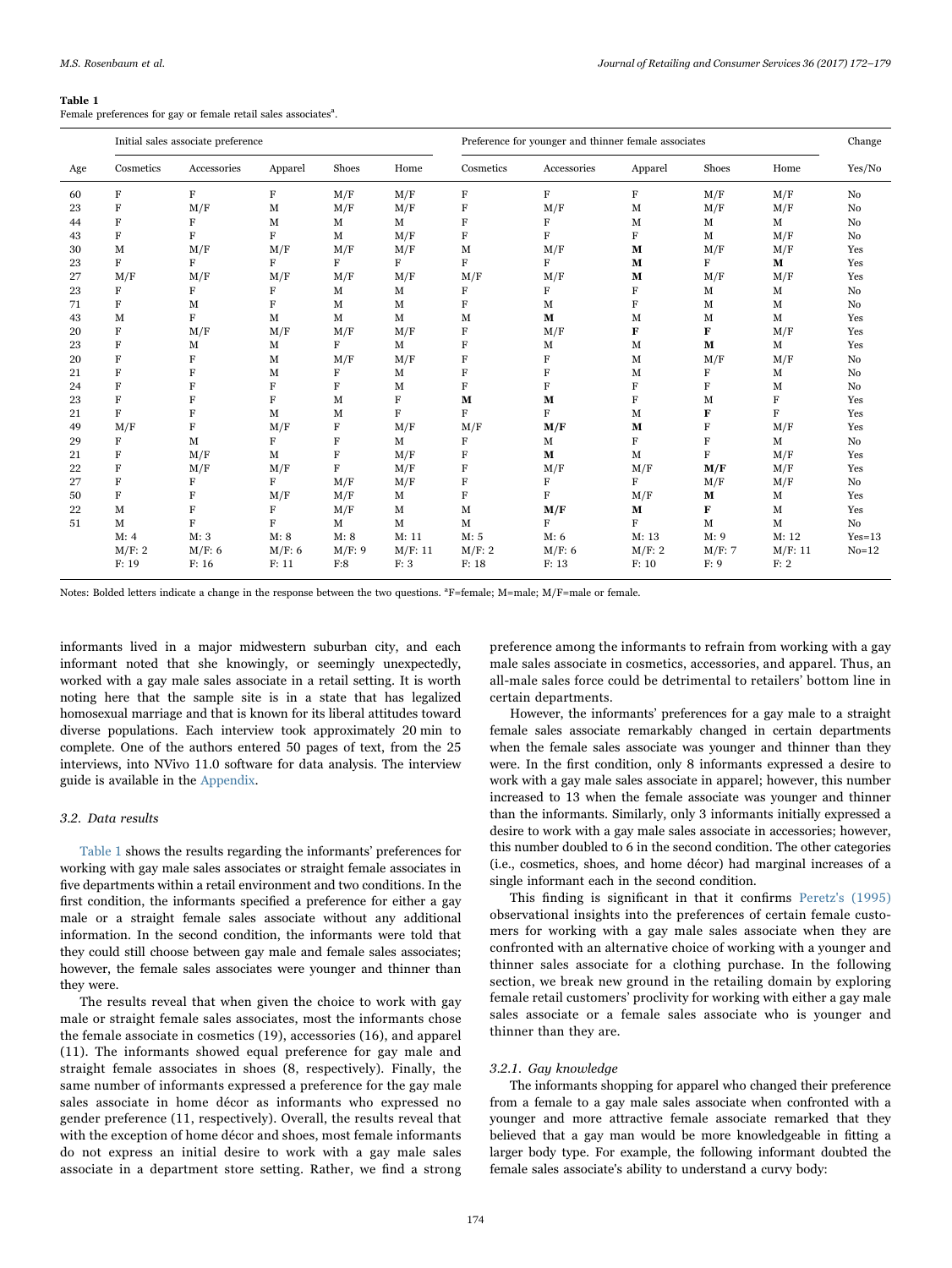I would say the gay male for this one since the thinner female may not know how to fit clothing for my curvier body type. (F, age 23).

Another informant questioned the female associate's ability to select merchandise:

I would choose the gay male because the female is younger than me and I don't need a younger female's advice. I would feel that she can't pick out my clothes and give input about them because she is thinner than me. I feel like she would just say everything looks good to not hurt my feelings. The gay male would be honest with me and pick the right things. (F, age 22).

Finally, an informant who switched from a female to a gay male sales associate for an accessories purchase questioned her ability to learn from the saleswoman:

I would choose the gay male because I can learn from him and he can learn from me. It's all the factor of how the female looks which makes me not want to choose her. The gay male would show me how to select accessories to make me pretty, but a younger of thinner female does not understand this. (F, age 23).

# 3.2.2. Judgment-free zone

Another reason female informants expressed a preference for gay male sales associates in apparel stems from a concern about being negatively judged by the younger and thinner female associate. One informant who switched from having no sales associate preference in apparel to preferring a gay sales associate said:

I would be fine with a gay male helping me in the fitting room. I come from an environment where my two closest friends are gay so I am comfortable with that type of scenario. The female sales associate may stare at my body and judge me. The gay salesmen would go out of his way to make me feel comfortable about my body. (F, age 30).

Another informant grappled with this complex preference decision:

I'm tempted to probably go directly to the gay male because of the intimidation aspect of the female. I gauge people to be all younger, thinner, and prettier than me. If they were both standing in front of me, it would be hard for me to pick one over the other. I would tend to think that the gay male [sales associate] would be more forgiving and less judgmental [than the female sales associate] in apparel. I wouldn't be able to relate as well to the female. Gay males are usually judgeless and worry about making you feel good. (F, age 27).

Still another informant mentioned female–female competition among strangers in retail stores. The informant reasoned that she would prefer a gay male sales associate to a younger and thinner female associate, as follows:

From an emotional side, going to a gay guy [sales associate] would be easier if you are more self-conscious. You won't want to feel that competition with the female that is more attractive and younger and prettier than you. You might not feel pretty if she could look better in the dress than you. I wouldn't have that issue with the gay guy. (F, age 49).

# 3.3. Discussion

Overall, Study 1 provides original and theoretically rich insights into why certain female customers prefer working with gay male sales

associates in retail settings. Indeed, many older and heavier women seem to trust the advice of gay male sales associates, more so than their female counterparts, because of beliefs that gay associates would be more socially perceptive of the fashions that are appropriate for them. That is, many older and heavier female customers rely on gay male sales associates to determine how their apparel and accessory options might yield positive responses from others, such as spouses or coworkers. Thus, the social perceptiveness skill that gay men have developed as a "survival" technique ([Tilcsik et al., 2015](#page-7-2)) is coveted by many female customers in retail settings. Furthermore, the lack of female–female competition permits many older and heavier women to simply feel comfortable with gay men and to trust their advice [\(Russell](#page-7-14) [et al., 2016](#page-7-14)). We now turn attention to exploring situations when female customers prefer working with gay male associates to their heterosexual male counterparts.

# 4. Female preferences for gay male sales associates to heterosexual male counterparts

#### 4.1. Power of touch in consumer behavior

Service encounters are frequently dyadic interactions consisting of interpersonal social exchanges between employees and customers, during which both parties engage in verbal and non-verbal communication, including touch [\(Gabbott and Hogg, 2001\)](#page-7-16). Marketing researchers overwhelmingly conclude that touch plays a significant role in shaping consumer behavior [\(Peck and Shu, 2009\)](#page-7-17), as consumer use their hands and, thus, tactile sensory cues to connect with packaged goods [\(Grohmann et al., 2007](#page-7-18)), durable brands ([McCabe and Nowlis,](#page-7-19) [2003\)](#page-7-19), impulse items ([Peck and Childers, 2006](#page-7-20)), museum displays ([Peck and Wiggins, 2006](#page-7-21)), and even service personnel, such as food servers [\(Lynn et al., 1998\)](#page-7-22), during service encounters.

[Hornik \(1992\)](#page-7-23) concludes that interpersonal, casual touch during service exchanges, primarily food-related exchanges, contributes to customers' positive regard for the server, as touch connotes meaning such as closeness, warmth, empathy (i.e., being cared for), connection, and affection, all of which serve to increase customer comfort [\(Spake](#page-7-13) [et al., 2003](#page-7-13)). Indeed, most retailing and service researchers have found that a "slight" touch from a retail clerk or restaurant employee results in favorable customer responses, including a propensity to purchase, increased spending, and provision of larger tips ([Guéguen and Jacob,](#page-7-24) [2005; Jacob et al., 2011](#page-7-24)). However, a slight touch differs from more intricate touch that often transpires in luxury retail settings, especially during apparel alterations [\(Peretz, 1995](#page-7-10)).

Furthermore, [Hornik \(1992\)](#page-7-23) suggests that gender differences exist in reaction to touch, as women are slightly more likely than men to respond favorably to touch during service exchanges; that is, women have an innate tendency to seek more affection, warmth, and interpersonal intimacy in their social relationships. Research clarifies that women do not readily seek out tactile stimulation from all men in retail stores; rather, they react negatively when they are touched by male strangers in retail settings, as some view it as a personal violation ([Martin, 2012\)](#page-7-25). Therefore, women must willingly accept interpersonal touch during retail transactions to have positive shopping experiences. An important question then is whether women prefer being touched during the sales process in a retail store by a heterosexual or homosexual male sales associate. We turn attention to answering this question.

# 4.2. Mandate of privacy

In some service situations, women must permit professional male service providers to proceed with the required task of their jobs by granting them temporary and contextually bounded access to intimate parts of their bodies ([Rosenbaum et al., 2015](#page-7-6)). [Hughes \(1958\)](#page-7-26) conceptualizes this permission as a mandate of privacy. For example,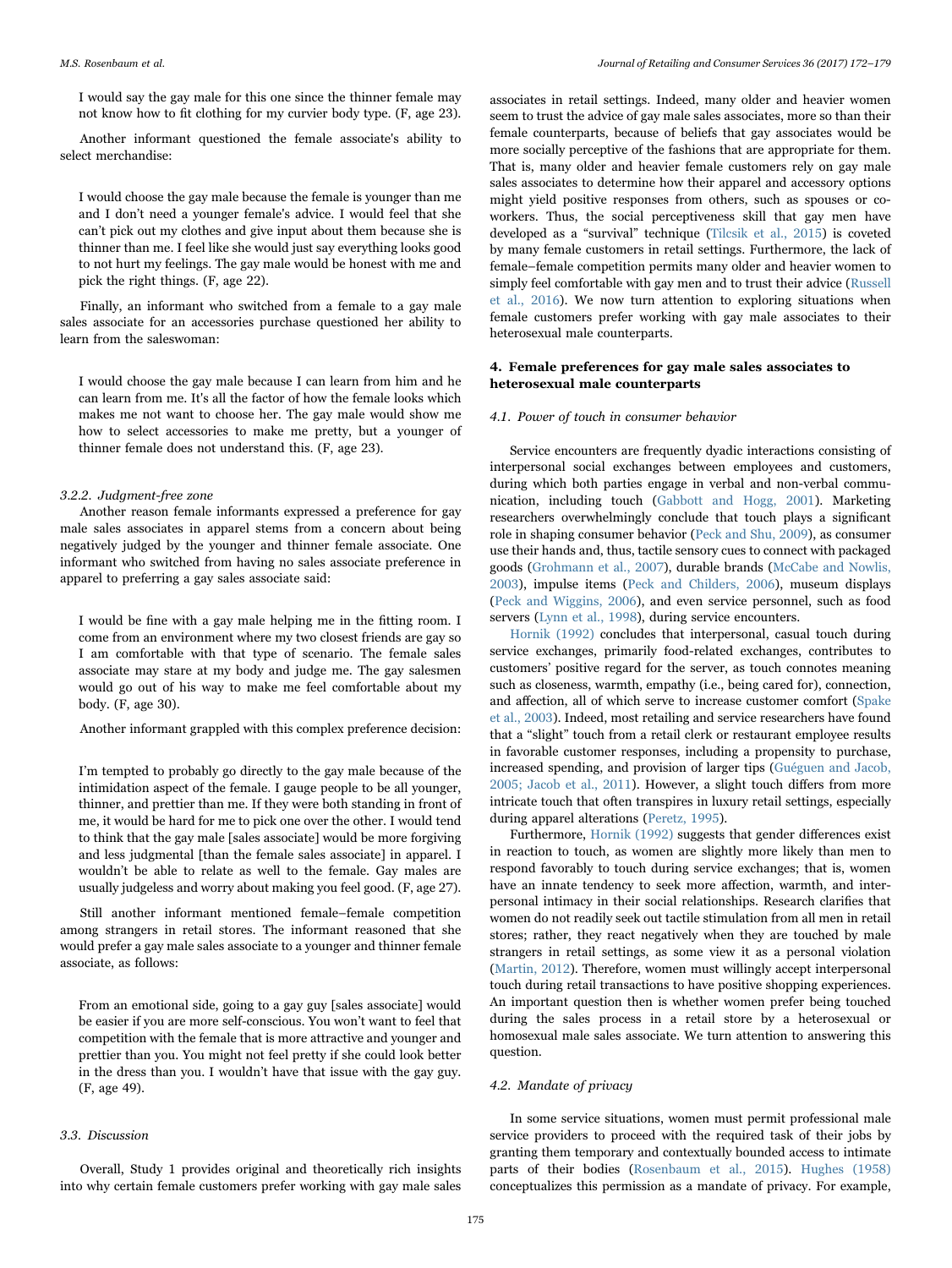during a physical examination [\(Henslin and Biggs, 1971\)](#page-7-27), the female patient provides the male doctor with a mandate of privacy that permits him to conduct the necessary intimate tests. Likewise, [Peretz](#page-7-10) [\(1995\)](#page-7-10) shows that female customers who worked with overtly gay male sales associates in a high-end Parisian luxury boutique granted them a mandate of privacy, which permitted them to view their female customers partially unclothed in a fitting room or to touch their bodies for apparel fit and alterations.

Given the lack of sexual interest between gay men and heterosexual women, [Rosenbaum et al. \(2015\)](#page-7-6) argue that gay male sales associates receive a mandate of privacy from their straight female customers, which permits them to view and touch their bodies during transactions. If this is indeed the case, heterosexual female customers should express a stronger favorable response to working with gay male sales associates than their straight male counterparts when purchasing. For example, sales associates and customers often engage in intimate touching during retail encounters, especially in the selling of cosmetics and apparel ([Orth et al., 2013](#page-7-28)).

Thus, we propose that female customers will express greater comfort [\(Spake et al., 2003](#page-7-13)) and a greater willingness to work with a gay male sales associate than a heterosexual male sales associate when purchasing cosmetics and apparel. For product categories that do not require female customers to extend a mandate of privacy, such as luggage, we posit that they will be indifferent to working with either a gay or a heterosexual male sales associate. Thus:

H1. Female customers will express (a) a significantly higher comfort level and (b) a greater willingness to work with a gay male sales associate than a heterosexual male sales associate when purchasing cosmetics.

H2. Female customers will express (a) a significantly higher comfort level and (b) a greater willingness to work with a gay male sales associate than a heterosexual male sales associate when purchasing apparel.

H3. Female customers will express (a) the same comfort level and (b) the same willingness to work with a gay male sales associate as a heterosexual male sales associate when purchasing luggage.

# 5. Study 2

# 5.1. Method

#### 5.1.1. Participants

One hundred eighty-three heterosexual women  $(M_{\text{age}}=19.78,$  $SD<sub>ace</sub>=3.66$ , age range: 17-52 years) took part in this study. Participants were recruited from the subject pool of a large public university in the United States, and they received partial course credit for their participation. The sample was 33% Caucasian, 24% Hispanic, 18% African American, 20% Asian, and 5% other. To take part in the study, the female participants had to self-identify as being heterosexual.

# 5.1.2. Scenarios

We generated two scenarios that represented a service exchange situation in which women entered a retail store to make a purchase in three specific departments (cosmetics, apparel, and luggage); they were then asked to imagine seeing a male sales associate working in that department. We created the first scenario such that the female informant was not aware of the male sales associate's sexual orientation. For example, the first scenario read: "Consider for a moment that you are planning to purchase [cosmetics vs. a dress vs. a piece of luggage] at a store, and you see a male sales associate working in the department who could assist you." The second scenario provided evidence of the sales associate's sexual orientation. For example, the second scenario read: "Imagine that after you enter the [cosmetics department vs. dress department vs. luggage department] you get a sense that the male sales associate is [gay vs.

straight] from his mannerisms and style of clothes." (We provide a detailed explanation on discerning sexual orientation in the "Discussion" section).

### 5.2. Procedure

Participants completed the experiment online, which was run using Qualtrics survey software. After participants logged in to complete the experiment, they were informed that they were taking part in a study examining their perceptions of retail environments. After giving their consent, the participants were randomly assigned to one of the three retailing conditions: cosmetics department, apparel department, or luggage department.

Participants were instructed to imagine that they needed to purchase an item in their specific department (some cosmetics vs. a dress vs. a piece of luggage). Then, they were presented with the first scenario that asked them to imagine seeing a male sales associate who could assist them with their purchase. Next, participants were presented with the second scenario that asked them to imagine learning the sexual orientation of the sales associate. Each participant viewed and evaluated scenarios in which they interacted with a gay male sales associate and a straight male sales associate. In each scenario, participants indicated (1) how comfortable they would be with the sales associate (measured on a 10-point Likert-type scale, from 1=very uncomfortable to 10=very comfortable) and (2) how willing they would be to work with the sales associate (measured on a 10-point Likert-type scale, from 1=very unwilling to 10=very willing).

# 5.3. Results

The overall design of the experiment was a 3 (store department: cosmetics vs. dress vs. luggage, between-subjects) ×2 (sexual orientation awareness: unaware vs. aware, within-subject) ×2 (sales associate

# <span id="page-4-0"></span>Table 2

Means (standard deviations) of female comfort and willingness to work with male employees.

| Scenario                                  | Department | Mean (SD)<br>Unaware | Mean (SD)<br>Aware | N   |
|-------------------------------------------|------------|----------------------|--------------------|-----|
| Comfort working with male<br>employee     |            |                      |                    |     |
| Gay male employee                         | Cosmetics  | 8.18 (2.19)          | 8.60 (2.00)        | 62  |
|                                           | Apparel    | 7.54 (2.28)          | 8.54 (1.83)        | 57  |
|                                           | Luggage    | 8.53 (1.84)          | 8.77 (1.81)        | 64  |
|                                           | Total      | 8.10 (2.13)          | 8.64 (1.88)        | 183 |
| Straight male employee                    |            |                      |                    |     |
|                                           | Cosmetics  | 8.03 (2.27)          | 8.03 (2.14)        | 62  |
|                                           | Apparel    | 7.67(2.28)           | 7.23(2.46)         | 57  |
|                                           | Luggage    | 8.64 (1.67)          | 8.56 (1.80)        | 64  |
|                                           | Total      | 8.13 (2.11)          | 7.97(2.19)         | 183 |
| Willingness to work with male<br>employee |            |                      |                    |     |
| Gay male employee                         | Cosmetics  | 7.77(2.24)           | 8.79 (1.87)        | 62  |
|                                           | Apparel    | 7.98 (2.32)          | 8.74 (1.82)        | 57  |
|                                           | Luggage    | 8.00 (2.36)          | 8.70 (1.86)        | 64  |
|                                           | Total      | 7.92 (2.29)          | 8.74 (1.84)        | 183 |
| Straight male employee                    |            |                      |                    |     |
|                                           | Cosmetics  | 8.05(2.13)           | 8.11 (1.84)        | 62  |
|                                           | Apparel    | 8.21 (2.03)          | 7.74 (2.20)        | 57  |
|                                           | Luggage    | 8.11 (2.20)          | 8.67 (1.88)        | 64  |
|                                           | Total      | 8.12 (2.12)          | 8.19 (2.00)        | 183 |
|                                           |            |                      |                    |     |

Notes: Scenario responses are measured on a 10-point Likert-type scale, in terms of how comfortable they would be with the sales associate (1=very uncomfortable, 10=very comfortable) and how willing participants would be to work with the sales associate (1=very unlikely, 10=very likely).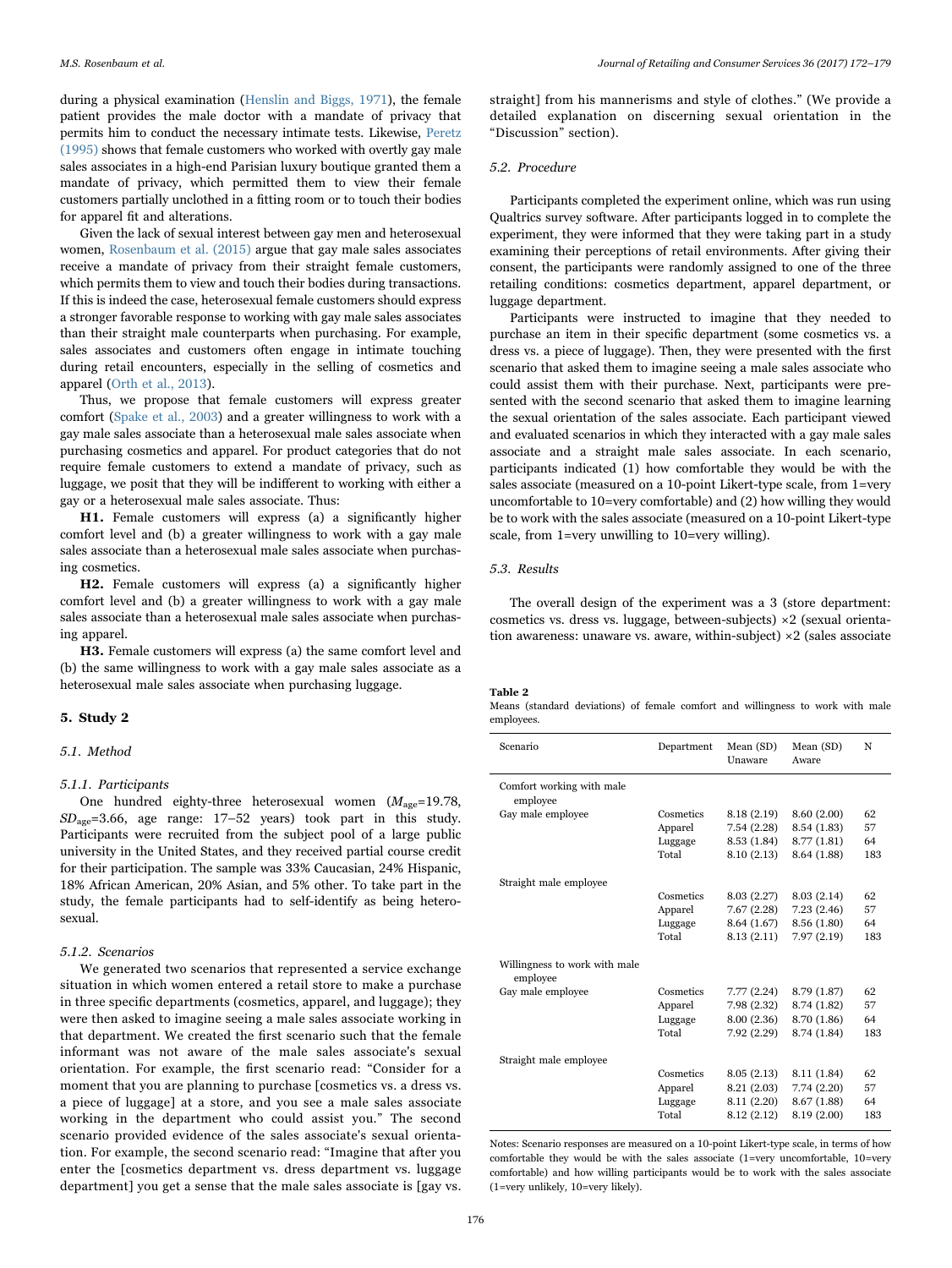orientation: gay vs. straight, within-subject) mixed factorial design. Thus, we performed a mixed-model multivariate analysis of variance to examine whether women's (1) comfort level with the sales associate and (2) willingness to work with the male sales associate varied as a function of store department, the sales associate's sexual orientation, and their awareness of his sexual orientation. [Table 2](#page-4-0) shows the means and standard deviations for the results of the experimental design conditions.

The results revealed a multivariate, three-way interaction among the store department, the sales associate's sexual orientation, and the participant's awareness of his sexual orientation ( $\Lambda$ =.95, mult.  $F(2, 1)$ 180)=4.79,  $p < .01$ ,  $\eta_p^2 = .05$ ). This three-way interaction was evident for women's comfort level with the associate  $(F(2, 180)=4.66, p=.01$ ,  $\eta_p^2$ =.05) and their willingness to work with the associate (F(2, 180) =4.45,  $p=0.01$ ,  $\eta_p^2$ =.05). To test our specific predictions, we examined the differences within each retail department condition.

Across all three departments, when women were not aware of the male sales associates' sexual orientations (gay or straight), we found no significant differences in their comfort level or willingness to work with the associate (all  $p > .12$ ). However, when women were made aware of each sales associate's sexual orientation, they were significantly more likely to feel comfortable with the gay male sales associate than the

straight male sales associate in both the cosmetics department  $(F(1,$ 180)=5.99,  $p=.02$ ,  $\eta_p^2=.03$ ) and the dress department ( $F(1, 180)$ =29.91,  $p < .001$ ,  $\eta_p^2 = .14$ ). They were also significantly more willing to work with the gay sales associate than the straight male associate in both the cosmetics department  $(F(1, 180)=9.46, p=.002, \eta_p^2=.05)$  and the dress department  $(F(1, 180)=18.95, p < .001, \eta_p^2 = .10)$ . Thus, H1a, H1b, H2a, and H2b are supported.

Conversely, we found no difference in women's comfort level with the gay or straight sales associates when buying luggage  $(p=.37)$  or their willingness to work with them in this department  $(p=.89)$ . Thus, H3a and H3b are supported. In retail settings in which female customers do not need to provide men with a mandate of privacy, their attitudes toward working with gay or heterosexual male associates do not significantly differ in terms of comfort and willingness to work with them. [Fig. 1](#page-5-0) provides an illustration of the means and standard deviations for the experimental design conditions.

# 5.4. Discussion

The experimental condition in this study was based on a stimulus in which female participants learned of the male sales associate's sexual orientation. Regarding how women learn to evaluate a focal man's

<span id="page-5-0"></span>

Fig. 1. Female comfort and likelihood to work with gay and heterosexual male employees. Note: S.O.=sexual orientation. Full scale runs from 1 to 10. Bars represent ± 1 standard error.  $*p < .05, **p < .01, **p < .001.$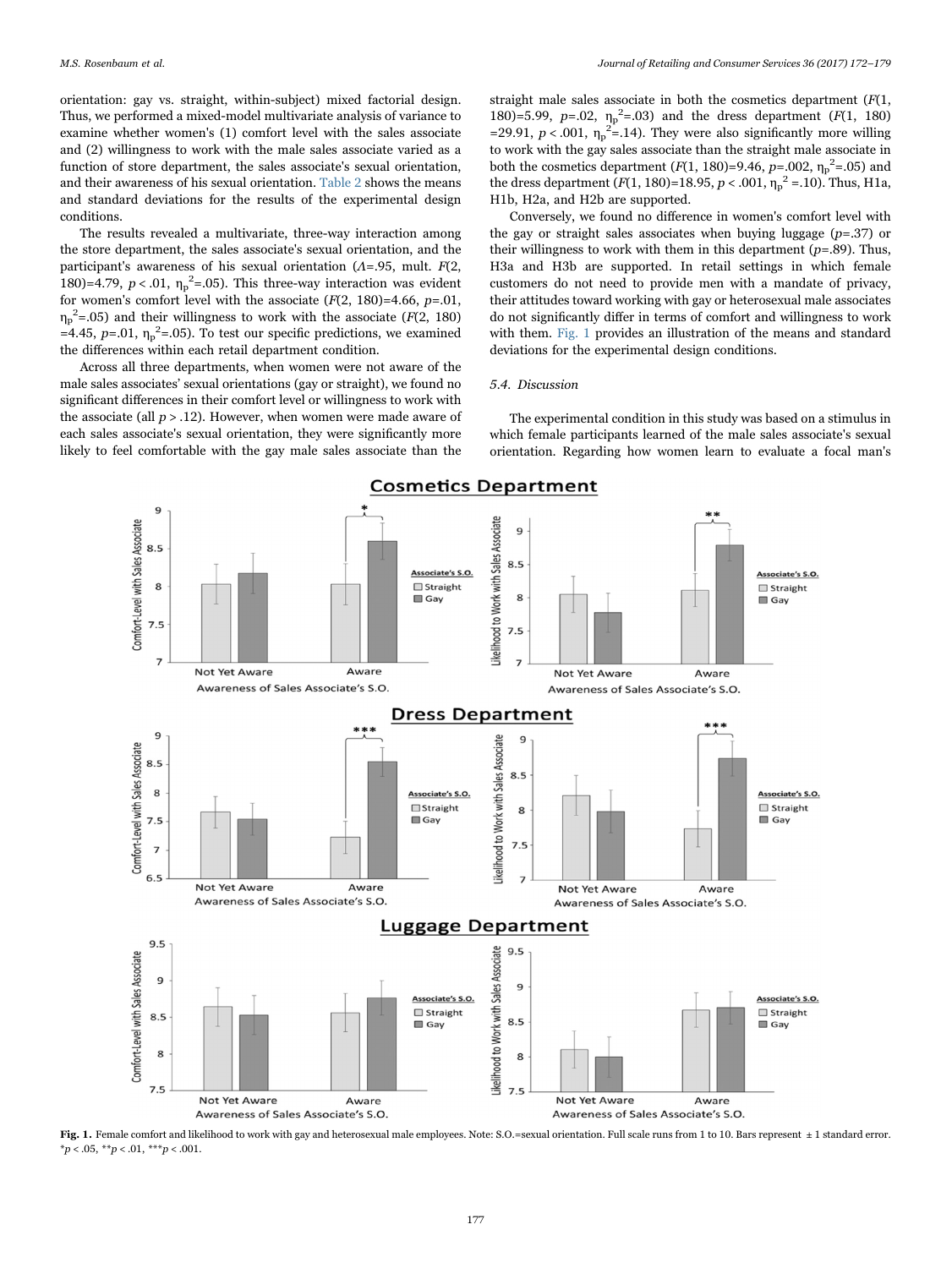sexual orientation, research studies show the existence of gaydar—that is, a person's ability to glean others' sexual orientation from mere observation ([Tabak and Zayas, 2012\)](#page-7-29). In experimental conditions, [Tabak and Zayas \(2012\)](#page-7-29) find that women can correctly identify the sexual orientation of a man from briefly looking (for 50 ms) at a photograph. Other researchers suggest that gaydar is simply analogous to a form of stereotyping in which people judge sexual orientation not only on facial characteristics but also on body language and occupational cues [\(Cox et al., 2016\)](#page-7-30). For example, women who work with gay men in retail settings often remark that they decipher sexual orientation by mannerisms, body language (e.g., walking style), and vocal cues ([Lawson, 1999](#page-7-31)).

However, researchers also confirm that guessing a man's sexual orientation using gaydar or analyzing stereotypical cues is not without error, and in many situations women incorrectly judge a man's sexual orientation when using cues such as facial characteristics or occupational status ([Cox et al., 2016; Tabak and Zayas, 2012\)](#page-7-30). Regardless, we find that when women are confident in a male sales associate's sexual orientation, they display a greater comfort level and a greater willingness to work with him than with a heterosexual male sales associate in retail transactions necessitating the provision of a mandate of privacy.

# 6. Conclusion

The goal of this article was to investigate female preferences for gay male sales associates in retail settings. To date, retail researchers active in both the commercial friendship and relationship marketing paradigms have tended to overlook female–gay male commercial relationships, even though research highlights the friendship bonds that often form between them [\(Russell et al., 2013\)](#page-7-32). [Rosenbaum et al. \(2015\)](#page-7-6) recently countered this trend by putting forth a conceptual model that explains why commercial friendships form between female customers and gay male sales associates in retail settings. This research builds on that study by offering groundbreaking empirical and humanistic evidence of why female shoppers often prefer working with gay male sales associates to their heterosexual male and female counterparts.

Study 1 reveals humanistic and empirical evidence of a provocative occurrence in retail settings—namely, how female shoppers respond to working with younger and thinner female associates. Although [Peretz](#page-7-10) [\(1995\)](#page-7-10) notes that older female shoppers at a luxury boutique often waited to work with the boutique's gay male associate, he did not provide reasons for this request. The current research shows that women's preference for gay male sales associates stems from their beliefs that gay male associates will understand how to improve their curvy figures more than female associates. In other words, many female shoppers assume that young and thin female associates lack the acumen to recommend fashionable clothing and accessories to older and heavier female customers. From an occupational skill perspective, older or heavier female customers believe that gay man are attuned to understanding social perceptiveness ([Tilcsik et al., 2015\)](#page-7-2), which allows them to judge their female clients from multiple outsiders' perspectives, such as male spouses or co-workers.

This finding is further buttressed by female–female competition and the belief among older and heavier female shoppers that they will be negatively judged by younger and thinner female associates. Note that female informants did not show an initial proclivity for working with gay male sales associates in a store's apparel department until they were told that the female associates were younger

and thinner than they were. We encourage researchers to expand on this finding in the future by exploring whether female shoppers would also choose to work more with heterosexual male than younger and thinner female sales associates. Retail researchers could also investigate whether female–female competition exists in stores and whether its presence spurs some shoppers to purchase merchandise online.

Study 2 offers empirical evidence supporting [Hughes's \(1958\)](#page-7-26) classic notion of a mandate of privacy, in which a woman grants permission to a male service provider to touch her in a non-sexual but intimate manner during a service encounter. In a series of experiments, female participants felt more comfortable and were more willing to work with a gay male sales associate in both cosmetics and apparel than they were with a heterosexual male sales associate. Yet, when female shoppers sought assistance with luggage (in which a mandate of privacy did not exist), they felt comfortable and were equally willing to work with heterosexual or gay male sales associates. Overall, these findings contribute to the touch paradigm in retailing and services ([Guéguen and Jacob, 2005; Jacob et al., 2011\)](#page-7-24) by showing that female response differs between slight and somewhat more intimate male employee touching.

We encourage retail researchers to expand on these findings by exploring whether heterosexual men provide a mandate of privacy to female and gay male sales associates in a retail setting. For example, when faced with the choice of working with heterosexual or gay male sales associates in high-touch departments (e.g., the purchasing of a suit), heterosexual male shoppers may refrain from or experience discomfort with working with a gay male sales associate. However, there is a dearth of knowledge about whether heterosexual male shoppers maintain commercial friendships with gay male sales associates.

Retail managers, especially those who oversee luxury and specialty stores, should realize the strategic role of gay male sales associates in the selling of apparel to large segments of the female population. Indeed, as global populations age, many female shoppers will find themselves faced with having to work with younger or thinner female sales associates. Perhaps this is why many female shoppers are turning to e-commerce for their apparel purchases; they are simply uncomfortable working with young and thin female sales associates. We realize that this statement may be contentious; however, female–female competition is an actual phenomenon in human nature [\(Stockley and](#page-7-33) [Campbell, 2013\)](#page-7-33).

One limitation of this research is that it took place in a location that has legalized gay marriage and in which the gay population is large. Although this research generalizes to many Western nations and international cities that embrace diversity, it likely does not apply to locations in which homosexuals are a stigmatized and persecuted minority. In addition, because the experiments in Study 2 took place on a large university campus, it is likely that the participants were biased in favor of or had some degree of comfort with homosexuals. We encourage retail researchers to explore gay–straight relationships from a cross-cultural perspective as pioneering opportunities exist in the development of this emerging paradigm. Furthermore, although the [Human Rights Campaign \(2017\)](#page-7-1) and the popular press ([Bolcer, 2012\)](#page-7-0) discuss the prevalence of LBGT employed in retail industries, the precise number of gay male sales associates employed by retail organizations remains unknown. Despite these research limitations, this work contributes to a pioneering retailing paradigm, namely, understanding the intricate working relationships between straight female shoppers and gay male sales associates in retail settings.